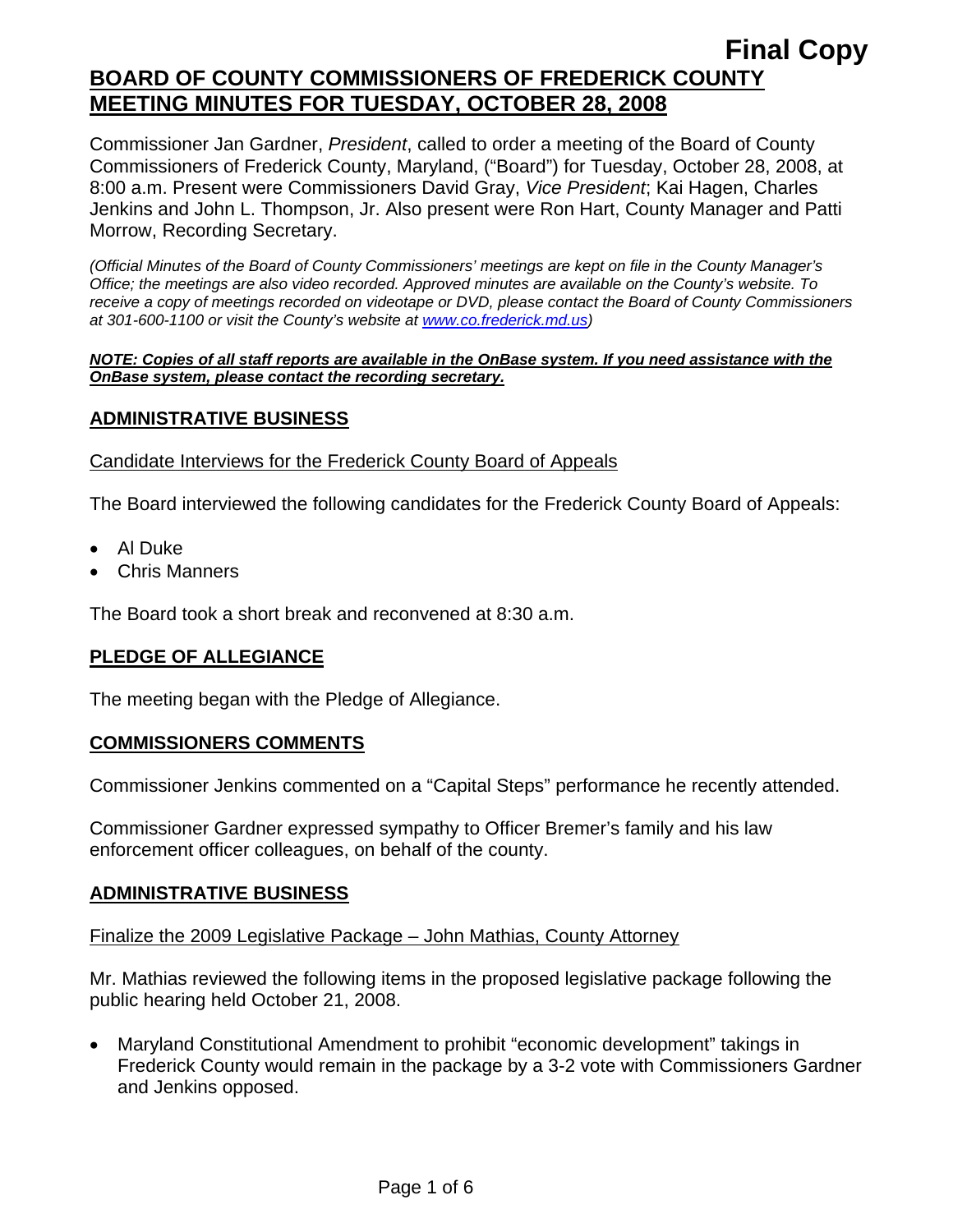- A proposed state bond bill Capital equipping of Frederick County Public Schools and the proposed state bond bill – Replacement of Frederick County Public Schools playground equipment would remain in the package as a combined item by an unanimous vote.
- A proposed Frederick County mandatory beverage container deposit/return system would remain in the package by a vote of 4-1 with Commissioner Jenkins opposed.
- Divestiture from Iran and Sudan would remain in the package by a vote of 4-1 with Commissioner Jenkins opposed.
- By a vote of 1-4 with Commissioners Gardner, Gray, Hagen and Jenkins opposed to the bill, a beverage container excise tax was not added to the package.
- By a vote of 2-3 with Commissioners Gardner, Jenkins and Hagen opposed to the bill, the repeal of the Maryland Tax Incrementing Financing Act was not added to the package.
- By a vote of 2-3 with Commissioners Gardner, Gray and Hagen opposed to the bill, the Maryland Civil Rights Amendment to the Declaration of Rights of the State Constitution was not added to the package.
- A joint resolution for the Maryland General Assembly to call for U.S. Constitutional Convention regarding illegal immigration was added to the package by an unanimous vote.
- The Appian Way plan to authorize the Board to use electronic tolls to finance roadway improvements – federal and state legislation would be added to the package by a vote of 4-1 with Commissioner Jenkins opposed.
- The proposed petitions to the Maryland Department of the Environment (MDE) and the Environmental Protection Agency (EPA) – standards for land application of sewerage sludge with endocrine disruptors would be added to the package by an unanimous vote.
- A proposed amendment to the Older Americans Act no profiling on the basis of race or ethnicity would be added to the package by a vote of 3-2 with Commissioners Gardner and Hagen opposed.
- The compensation and pension amendment for the county commissioners after the 2010 election would be added to the agenda with the following actions:

Commissioner Jenkins requested the salary be decoupled from the pension.

By a vote of 4-1, with Commissioner Jenkins opposed, the Board voted for the salary compensation to have a consumer price index (CPI) adjustment every four (4) years compounded yearly or an alternative to the salary to be tied to the Frederick County delegation's.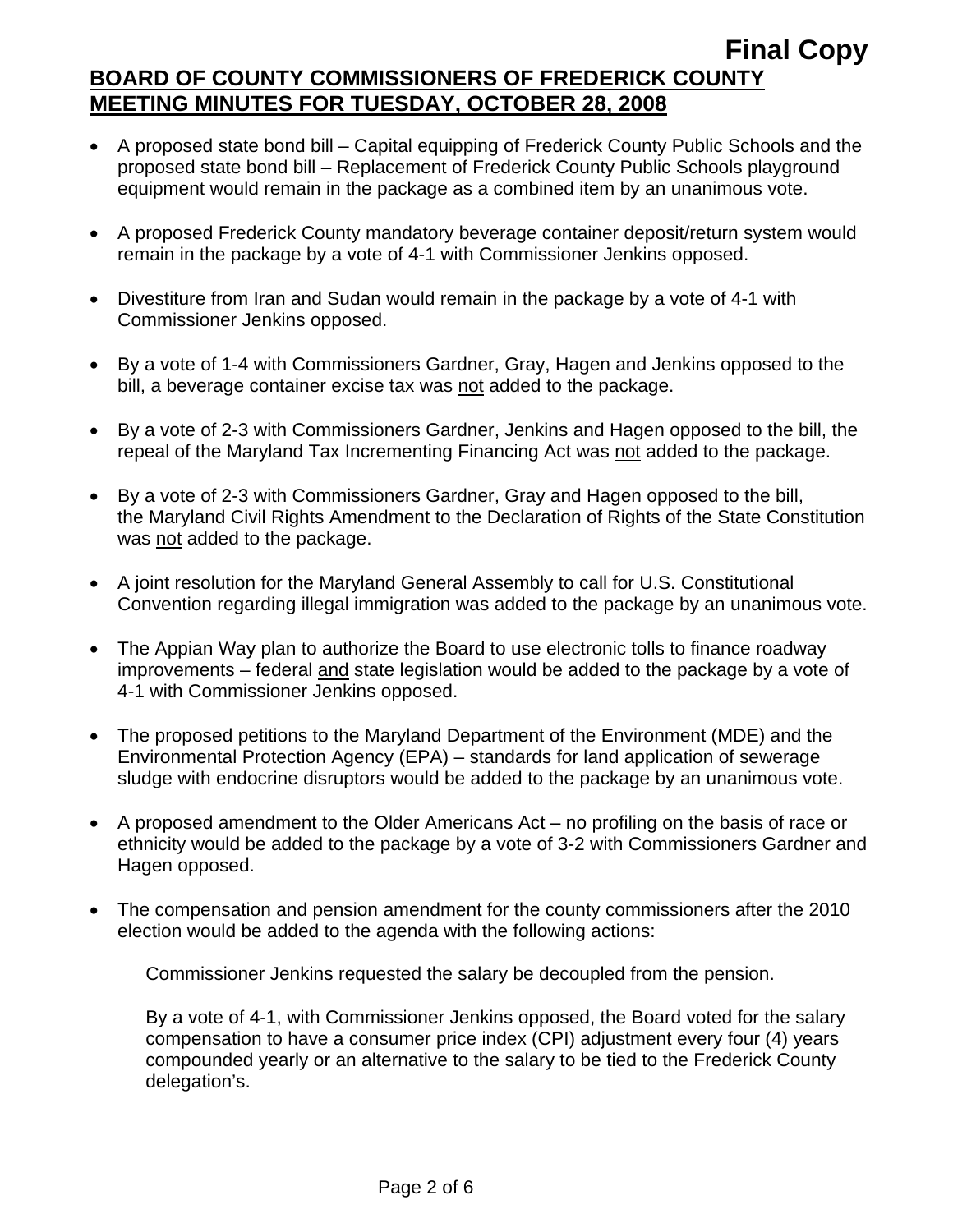By unnanimous consent, the Board would establish a pension system that would not be more generous than the system established for state legislators.

- The Human Relations Commission and Human Relations Department proposal to make certain discriminatory practices unlawful rather than "against public policy" would be pursued with local legislation.
- The authorization to establish a reasonable charge for public water shutoff was added by an unanimous vote.
- The Liquor Board request for additional Alcoholic Beverage Inspectors and the method of appointment was added by an unanimous vote.
- The requirement that pharmacies accept unused medicines for proper disposal would be added to the package by a vote of 4-1 with Commissioner Jenkins opposed.
- The Solid Waste Franchise bill was tabled, by unanimous consent, to allow staff to bring back a discussion on licensing the trash haulers.
- A reduced property tax for agricultural land subject to an agricultural preservation easement was added to the package by a unanimous vote.

The following position statements were reviewed:

State school construction funding for Frederick County should exceed the state government economic assistance for foreign (out of state) business entities was added to the package by an unanimous vote.

Distribution of plastic bags should be banned in Frederick County was added to the package by a vote of 4-1 with Commissioner Jenkins opposed.

It was also indicated the Board would support a request from Jenny Short, Citizens Services Division, regarding the issue of renters being evicted due to landlord foreclosures.

It was decided the Board would continue to finalize the items to be included in the 2009 legislative package on Thursday, November 6, 2008.

(Commissioner Gardner passed the gavel to Commissioner Gray and left the meeting.)

### **COMMISSIONERS COMMENTS**

None.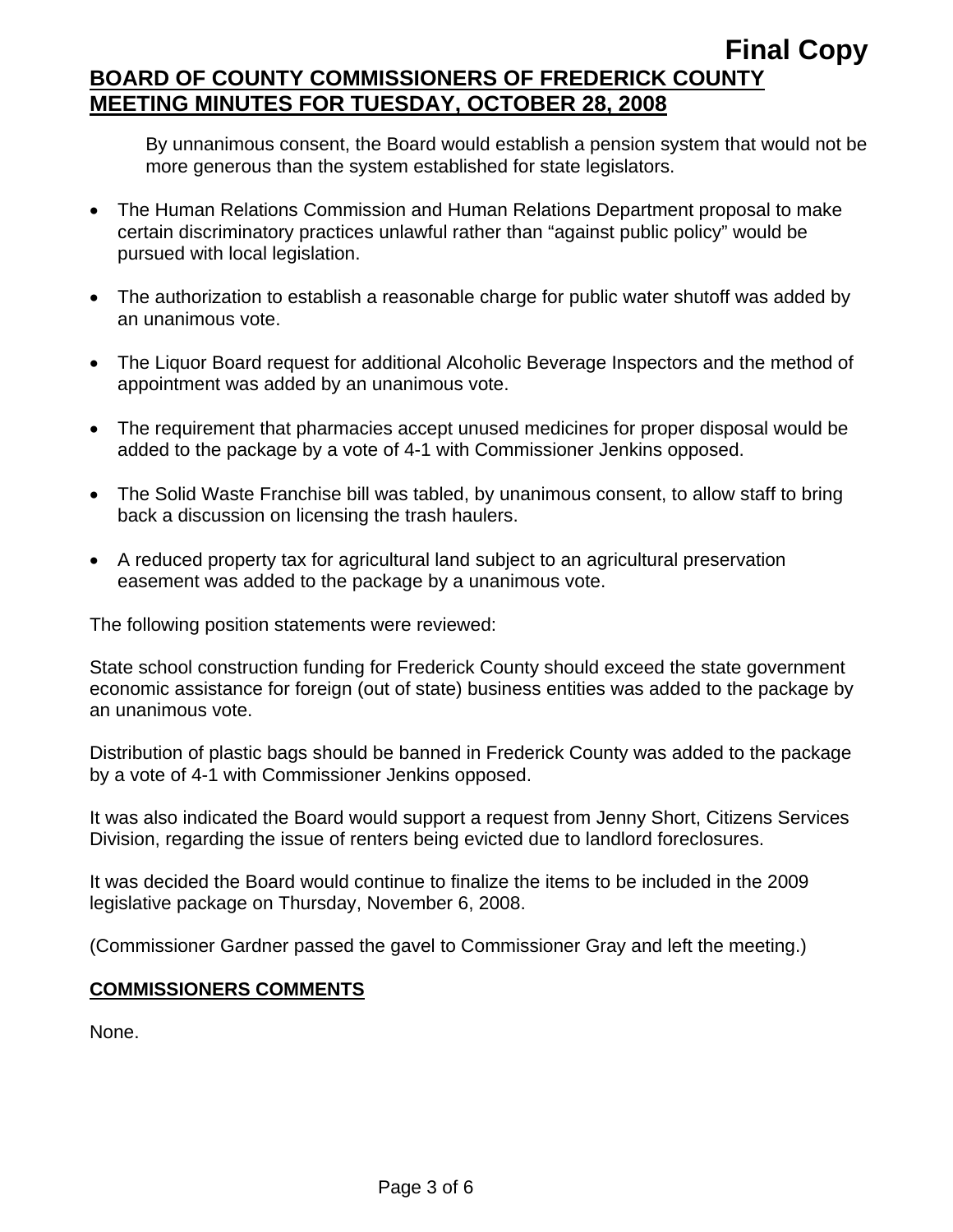### **PUBLIC COMMENTS (3 MINUTE PRESENTATION)**

None.

## **QUESTIONS – PRESS**

Meg Tully, The Frederick News-Post, addressed the Board.

## **CLOSED SESSION**

Commissioner Hagen moved to go into closed session in accordance with Maryland Annotated Code State Government Article §10-508(a)(1) To discuss: (i) The appointment, employment, assignment, promotion, discipline, demotion, compensation, removal, resignation, or performance evaluation of appointees, employees, or officials over whom it has jurisdiction; or (ii) Any other personnel matter that affects one or more specific individuals. Commissioner Thompson seconded the motion that passed  $4 - 0$ , with Commissioner Gardner absent.

## **ADJOURN**

The meeting adjourned at 11:00 a.m.

Respectfully submitted,

Patricia A. Morrow Recording Secretary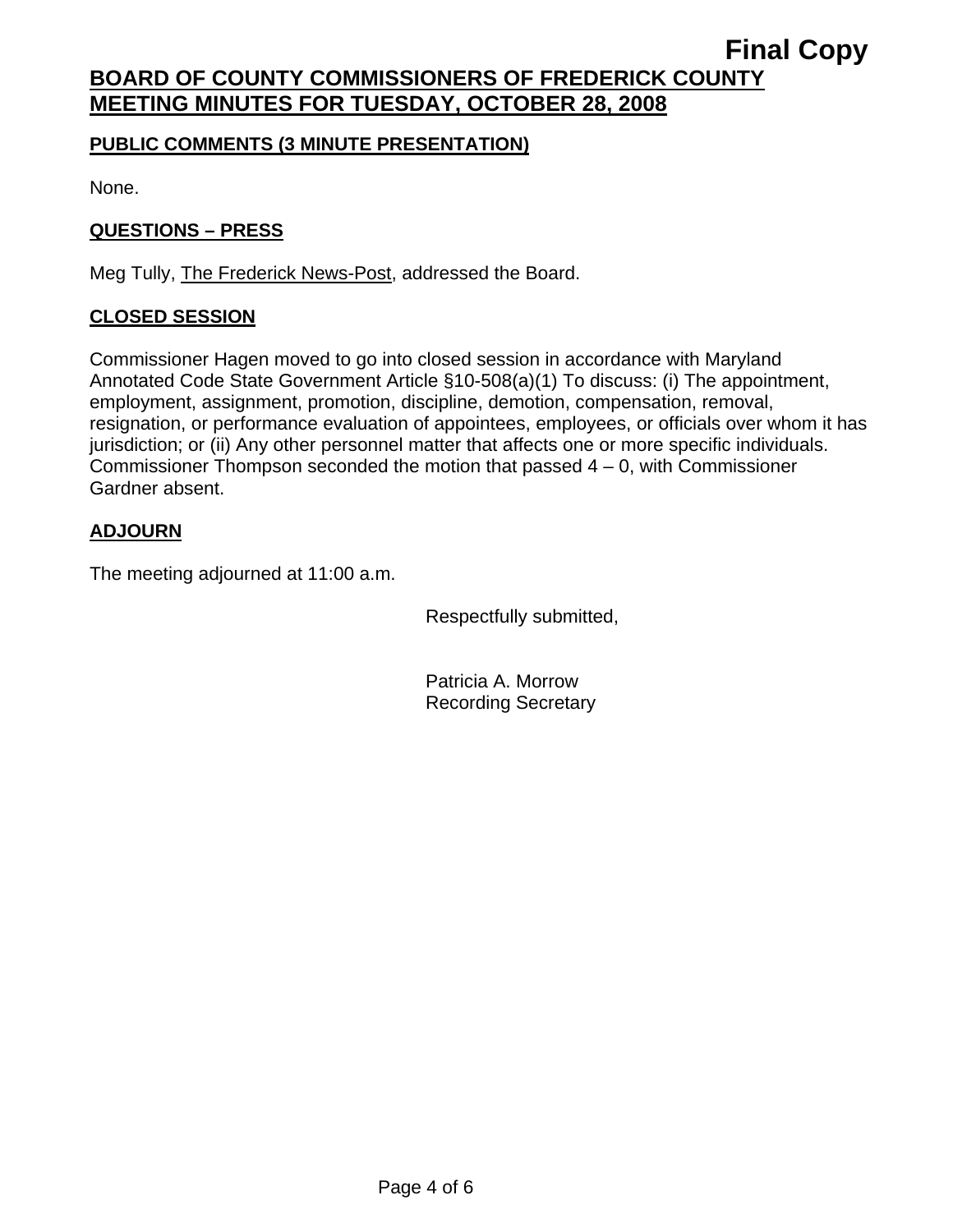### **FORM OF STATEMENT FOR CLOSING THE MEETING OF TUESDAY, OCTOBER 28, 2008**

## **STATUTORY AUTHORITY TO CLOSE SESSION**

### **State Government Article §10-508(a):**

(1) To discuss: (i) The appointment, employment, assignment, promotion, discipline, demotion, compensation, removal, resignation, or performance evaluation of appointees, employees, or officials over whom it has jurisdiction; or (ii) Any other personnel matter that affects one or more specific individuals.

### **Motion:**

Commissioner Hagen moved to go into closed session at 11:00 a.m. in accordance with Maryland Annotated Code State Government Article §10-508(a)(1) To discuss: (i) The appointment, employment, assignment, promotion, discipline, demotion, compensation, removal, resignation, or performance evaluation of appointees, employees, or officials over whom it has jurisdiction; or (ii) Any other personnel matter that affects one or more specific individuals. Commissioner Thompson seconded the motion that passed  $4 - 0$ , with Commissioner Gardner absent.

### **Topic to be Discussed:**

 $\overline{a}$ 

To discuss a possible change in the employment status of several county employees.

Joyce M. Grossnickle Administrative Officer